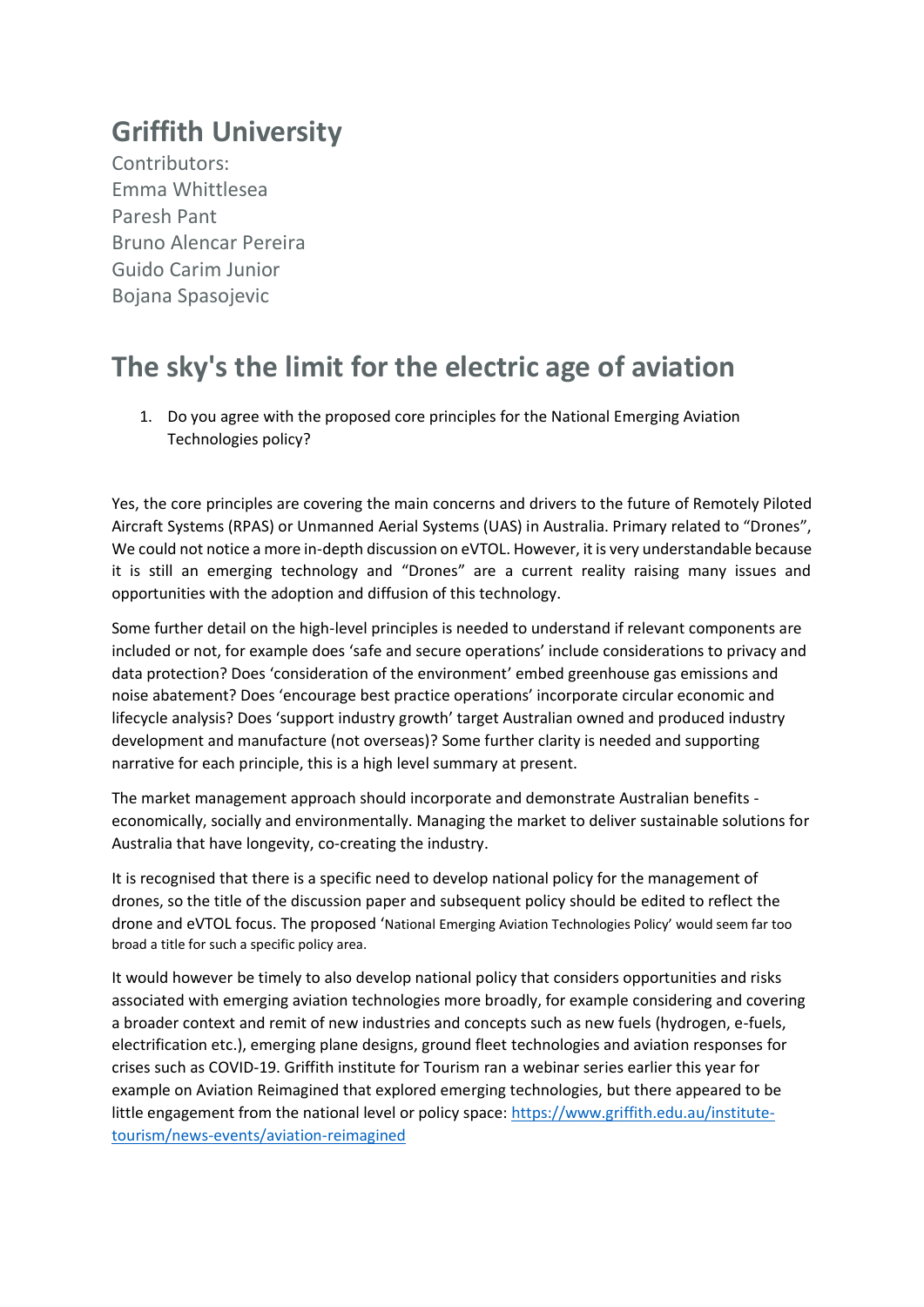Electrification and a move towards a low-carbon aviation sector and renewable energy is critical to the development of new aviation technologies, and to meet national and global climate change commitments (government and industry). There is very little mention of these commitments, aviation's emissions impact, and the opportunity new technologies and electrification present to transition the industry. Aviation is entering a period of significant technological disruption and electrification is already extending to short haul fixed wing aircraft.

Consider consequences on the broader aviation sector, for example it is noted that larger eVTOL vessels that transit international airspace are not really included, but where will they be if not here? How will this policy development feed into and align with the broader rethink of aviation and the changing nature of flying – especially post COVID-19. Broader consideration of the impact of COVID-19 is required, including existing aviation infrastructure and operations (which is significant and currently severely impacted by COVID-19).

2. Will the proposed approach to policy development adequately allow for the future direction, operations and investments of your business/organisation?

Australia is a vast continent that is dependent on reliable connectivity for patrols/surveillance, delivery of essential services and protecting assets/infrastructure. Drone/eVTOL will play a critical role in improving the effectiveness of these services at a lower overall cost (economic), through lower carbon impact (fuel), and deliver better outcome for community. From an educational sector perspective, benefits are to be had in measuring the effectiveness of drone/eVTOL vs other methods, product development improvements and open up new support/ancillary industries – battery tech, AI tech and more.

For sure. I am a researcher on innovation in the aviation sector at Griffith University. Educational approach and Science advancements on these technologies are totally related to my organisation. The adoption and diffusion of emerging technologies in the context of Quadruple Helix (Governments-Universities-Industries and Society) is clearly noticed in this proposal.

The only policy that I disagree with is regarding the airspace. The proposal is to have unified airspace that would oversee aircraft as well as drones and eVTOL. Given the expected number of these vehicles operating simultaneously, it is unfeasible to use the same air traffic system structure. A separated self-regulated traffic management model would overcome this problem while maintaining safety. In this system, drones would have to avoid collision by a vehicle-to-vehicle communication system. This system, though, will heavily rely on onboard technology, which can be an impediment at this stage of development.

**The social component and dimensions** alluded to in the core principle which states 'considerate of the community' seems to be missing in the proposed approach to policy development. For example, consideration around impact on the community is important, and is not just associated with noise and privacy. Ethical considerations need to be incorporated.

**Community and stakeholder consultation and engagement** should feature as a component of any approach to policy development.

Arguably there could be considerable disruption from drones and eVTOL vehicles across a wide range of other policy domains, the policy development approach should **apply systems-thinking** and identify (and look more broadly at) **sectoral and policy inter-dependencies** – refer to your diagram on p3 that begins to identify some of these. Please note 'tourism, recreation and leisure' reflect industry areas currently missing from the diagram on p3 although it is clearly identified as an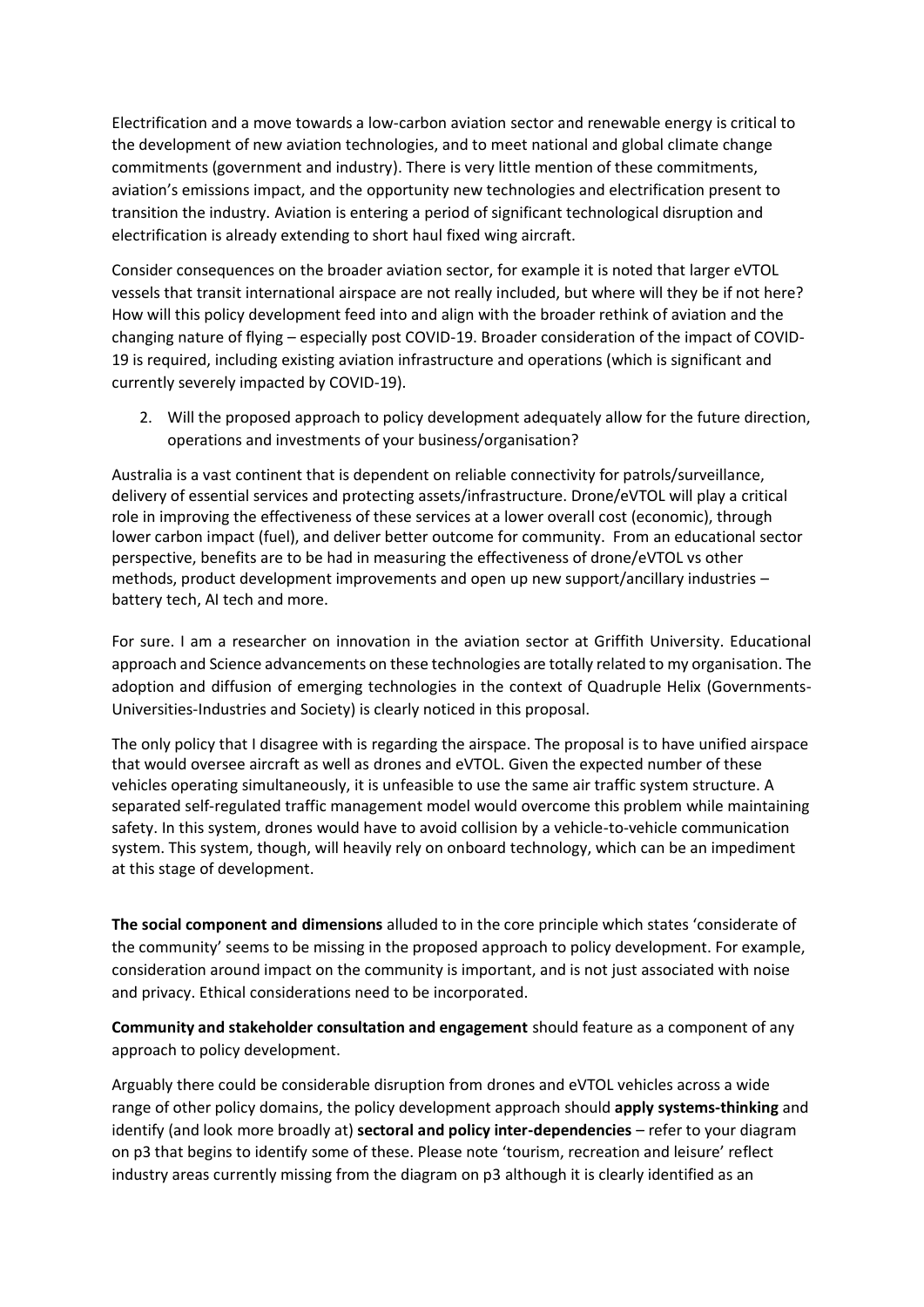'application' on p9. Suggest 'delivery of goods' should be extended to also include 'services', many government services alone could benefit and/or experience disruption or negative impacts.

**Energy and consideration of new fuels** and associated technologies should expand on, or be integrated into point 7 on electrification. Recognising the links here to other policy agendas that could be met, such as reducing greenhouse gas emissions, pollution and noise levels.

**Monitoring and evaluation** through robust research and development of a suite of performance measures that reflect each individual policy development theme and cuts across them will be critically important for policy development and successful outcomes and delivery.

3. Are there any other approaches that could benefit the sector?

More integration with industries and government to improved approaches related to educational processes and research on these technologies and impact on economics, environments and society.

It would be timely to develop national policy that considers opportunities and risks associated with emerging aviation technologies more broadly, for example considering and covering a broader context and remit of new industries and concepts such as new fuels (hydrogen, e-fuels, electrification etc.), emerging plane designs, ground fleet technologies and aviation responses for crises such as COVID-19.

A whole-of-government framework to manage new aviation technologies and National Policy on Emerging Aviation Technologies, shouldn't only be about drones and eVTOL vehicles. It is recognised that there is a specific need to develop national policy for the management of drones, so the title of any subsequent policy should be edited to reflect the drone and eVTOL focus if it only looks at that, perhaps sitting within a broader framework and policy series.

Perhaps the policy for drones and VTOL vessels needs to be a subcomponent of a larger strategy and policy development about emerging aviation technologies and subsequent integration, investment and manufacturing in Australia.

Cost savings are critical to cover too – efficiency and cost effectiveness of technological and lowcarbon transition, lower maintenance and lower fuel costs help create a more economically sustainable industry.

4. What level of service and regulation do you expect from the Government?

Tricky one to respond to. Are we talking State or Commonwealth? Given the recent issues during Covid around State and Commonwealth "working together" it is clear that after a honeymoon period, the discussions were split along party lines. Ideally there should only be one law applied. Otherwise we get into a situation where there are "too many Chiefs and no enough Indians – to paraphrase"

Noise, hours of operations, paths (similar to flight paths, no-go zones), licensing needs to identify the qualified operator as well as the company with whom the operator is with, and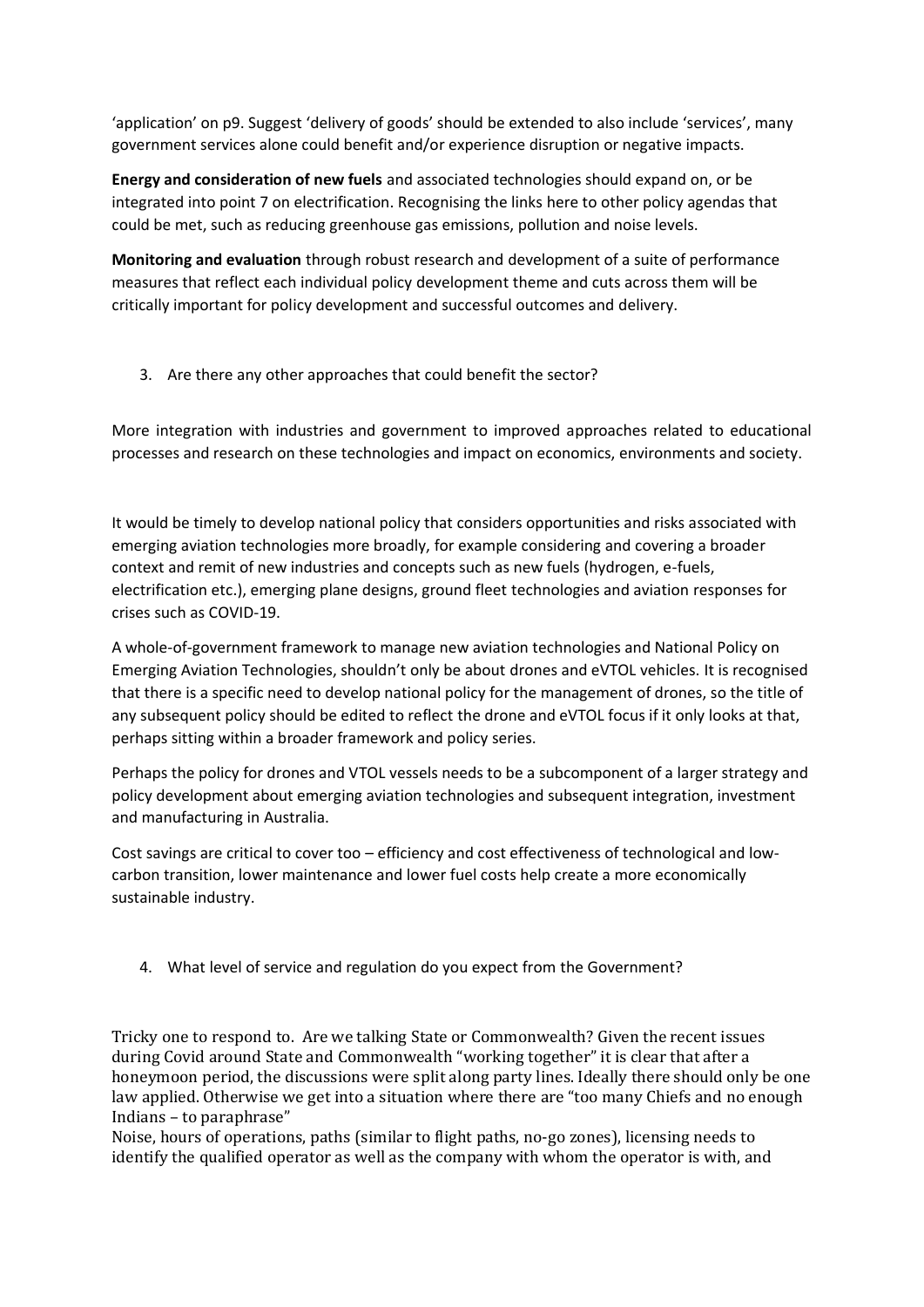renewed online every 12 months, with change of employer or other circumstances reported immediately and no later than 20 working days.

The frameworks proposed to each core principles are very suitable and useful. However, further regulations relating to these frameworks still need to detail procedures, rules and clear penalties related, even integrating them to existing regulations. In this sense, the Government has a critical role, to establish adequate rules, but into a balance to avoid blocking the potential benefits of these technologies into diverse industries, markets and other benefits to society.

One that ensures benefits and risk minimisation for the Australian community, business and environment. These should include licencing, safety requirements and enforcement on conditions of operation and use.

5. What are your expectations of the Government's role and responsibilities in the management of drones and eVTOL vehicles?

Regulatory use of these crafts – regulated paths, height, speed, acceptable noise levels Regulatory design of crafts – standards of build, operational reliability (akin to how aircrafts are certified)

Skin deep environmental credentials – components that power the craft needs to be environmentally sustainable. E.g. most batteries in hybrid cars are seen as environmentally friendly. However only the Lithium-ion is friendlier and kinder from a sustainability perspective compared to the nickel and acid versions that power Prius cars in Australia even today.

I hope the Government can support and stimulate the growth of this sector, establishing all control regarding safety, security and privacy issues, but, in the same time understand the potential of drones and eVTOL to support and release all benefits of these technologies such as described at the technology landscape section.

## • Collecting and analysing sufficient data and information

- Monitoring use and operation.
- Ensuring adequate safety and ethical standards.
- Undertaking counter-drone research and technology development.
- Understanding and managing policy and sectoral inter-dependencies.
- Apply a system thinking approach
- 6. What are the key opportunities that these new technologies could deliver for Australia?

Broadly speaking, increased productivity in the metro regions. Australian Productivity Commission is awash with statistics on the economic value "lost in transit", both in terms of productivity lost by humans and productivity lost by the delays in getting outputs from A to B.

Safer tourism message to visitors through increased beach patrols and around regions frequented by sharks.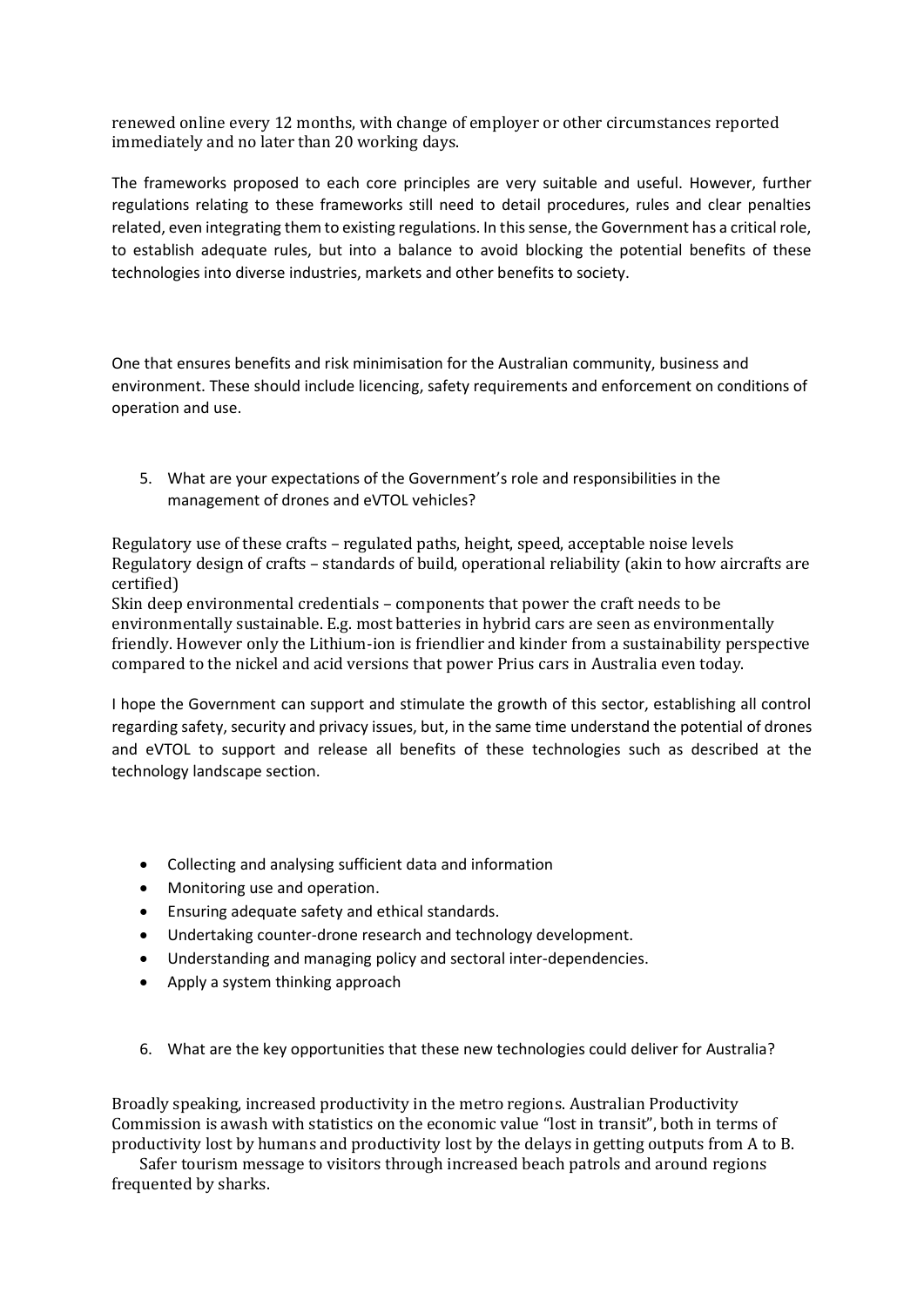Equally the safe tourism message can be applied in instances were drones can act as "range extenders" to cover communications in bush regions or black spot regions without the expensive infrastructure costs. More visitors can explore the bush based on their current communications 4G/5G without resorting to expensive satellite comms.

Accessibility of key services in remote regions: medical supplies etc. Accurate tracking of unpredictable paths of events such as post cyclone damage surveys (added benefit of not having emissions), accurately tracking bushfires and better co-ordination of

land/air operations. Monitoring of environmental standards – deforestation, monitoring cruise ship's effluent

discharge within Australian waters. Depending on the capability of future eVTOLs, sampling from places such as Great Barrier Reef to monitor reef health.

Maritime patrol of Australian EEZ.

Criminal surveillance in a similar manner or better to police helicopters of today. Less risk – can operate in inclement weather, not bound by matters such as fatigue (remote operator fatigue is something to consider).

Farm application: herd control especially in the Northern Territory and Central/Northern Queensland regions; frost control for wineries?

A lot of...

Drones are one of the most promising and versatile innovation to be adopted to many purposes such as: rescue operations and healthcare, geographic mapping, law enforcement, safety inspections, agriculture, wildlife monitoring, weather forecasting, aerial photography bomb detection, surveillance, air strikes, filming and journalism, shipping and delivery disaster management, etc.[

eVTOL: rapid urbanization and urban mobility, multi-mode travel, medical assistance, personal use, advanced aerial mobility operations, delivery use, military use and many others.

7. What are the most significant barriers to realising these opportunities?

Public perceptions – a lot of education around protecting privacy is needed. The education will need to focus on explaining regulations, penalties for perpetrators against the potential benefit that drone and eVTOL brings to commerce, sustainability and better delivery of services, particularly in regional areas and for activities where drones and eVTOL replaces humans in dangerous operations – evacuation, rescue services.

The "noise" issue will need further discussion – the model in the policy paper takes into account the key concerns but the greater public will need to be educated and convinced of the greater benefits vs any perceived negatives.

Range – advances in improving range or having the ability to have redundant power on board. Future advances could consider rapid charging solar options to charge more than one source of battery power.

Clear policies, procedures and education processes to encourage massive use of these technologies by observing issues primarily related to safety, security and privacy issues. In my opinion and because my expertise I understand that most of innovations emerge to help the society and industries, the problems related to the use of these new technologies are not inherent to them, these issues are intrinsic to how and what intention the "human being" is using them.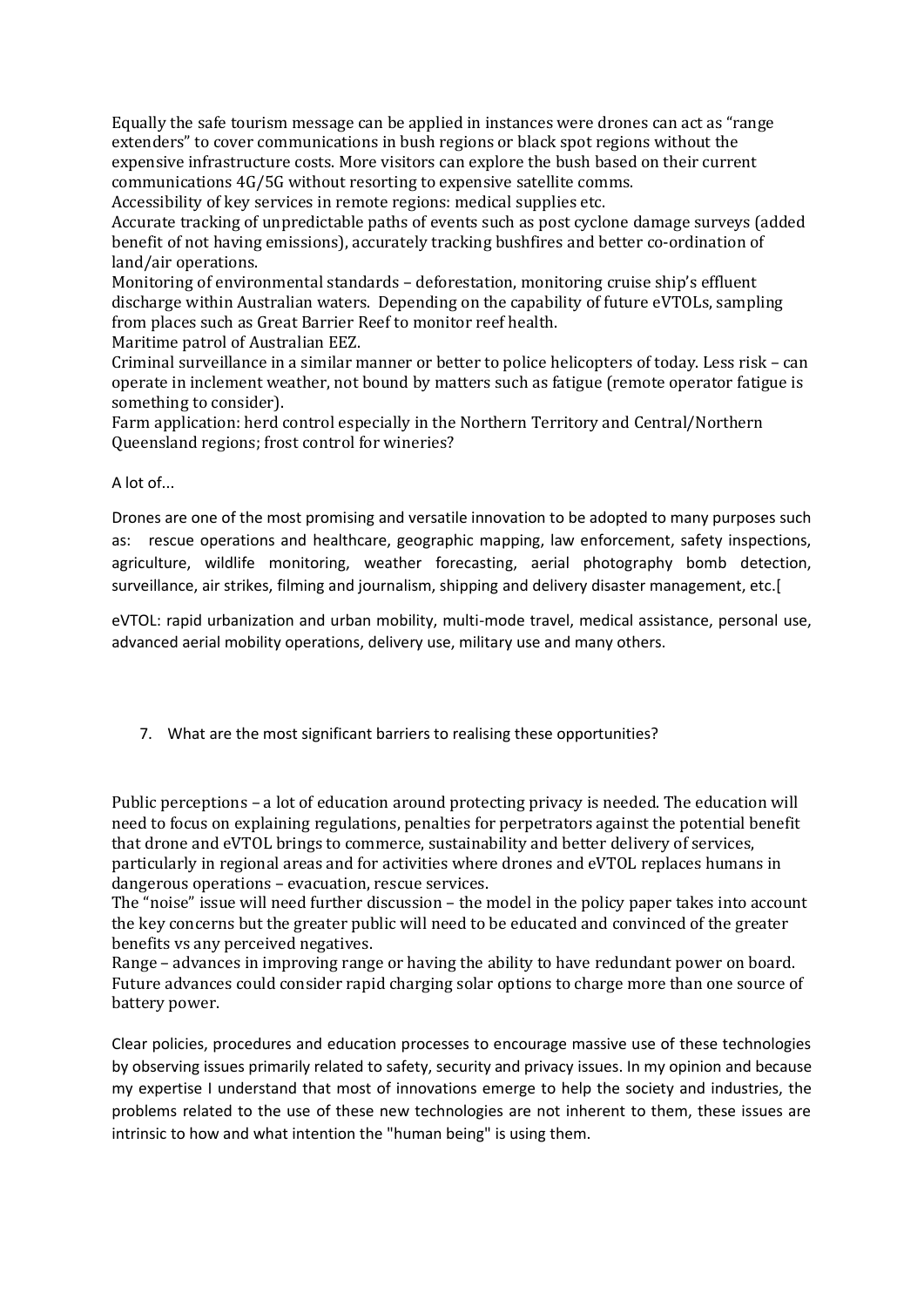Even though we have a chance to push these technologies forward in the next few years, the excess of regulation can be a hurdle. The right amount of regulation, just enough to make the system safe and secure is paramount.

8. What issues or actions should the government prioritise to facilitate the growth of emerging aviation technologies?

More research overall into the effectiveness of the roll-out of the technologies. Review the application and effectiveness of proposed regulations in relation to speed, flight paths etc through trials.

R&D into Big Data and AI in the context of eVTOL and drones should be another area – how can we develop technologies that talk to each other to optimise the outcomes whether it be for the drone/eVTOL itself or for other support/backup aircraft e.g. optimising fuel and fire retardant for a bushfire mission.

Define and detail policies and procedures related to the frameworks proposed in the core principles. In addition, work together with drones manufactures to follow new advances and integrations towards safety, security and possible tracking measures.

Climate change and the need for cleaner low-carbon fuels and new technologies such as electrification.

Understanding the impact of COVID-19 on aviation as an industry and consumers, it won't be the same again.

9. To what extent should Australia's approach be harmonised with approaches taken in other countries?

Craft standards (whether it be passenger or cargo or lighter drone versions) needs to have some global standards of build and operational standards to allow similar like for like comparison and minimise compatibility issues. It also paves way for new industries to be set-up in Australia to make component parts for the craft for export or providing inputs towards standardised technologies that power and share information for the craft operations. Common approaches allow for greater adoption, uptake and learnings from new aviation technologies.

- Europe and the UK to look to for their policy work (government an dindustry) especially in supporting new fuels, new cleaner technologies and supporting aviation towards a low-carbon transition.
- For example see:
	- o [https://researchbriefings.files.parliament.uk/documents/POST-PN-0615/POST-](https://researchbriefings.files.parliament.uk/documents/POST-PN-0615/POST-PN-0615.pdf)[PN-0615.pdf](https://researchbriefings.files.parliament.uk/documents/POST-PN-0615/POST-PN-0615.pdf)
	- o [https://researchbriefings.files.parliament.uk/documents/POST-PN-0616/POST-](https://researchbriefings.files.parliament.uk/documents/POST-PN-0616/POST-PN-0616.pdf)[PN-0616.pdf](https://researchbriefings.files.parliament.uk/documents/POST-PN-0616/POST-PN-0616.pdf)
	- o [https://www.sustainableaviation.co.uk/wp](https://www.sustainableaviation.co.uk/wp-content/uploads/2020/02/SustainableAviation_CarbonReport_20200203.pdf)[content/uploads/2020/02/SustainableAviation\\_CarbonReport\\_20200203.pdf](https://www.sustainableaviation.co.uk/wp-content/uploads/2020/02/SustainableAviation_CarbonReport_20200203.pdf)